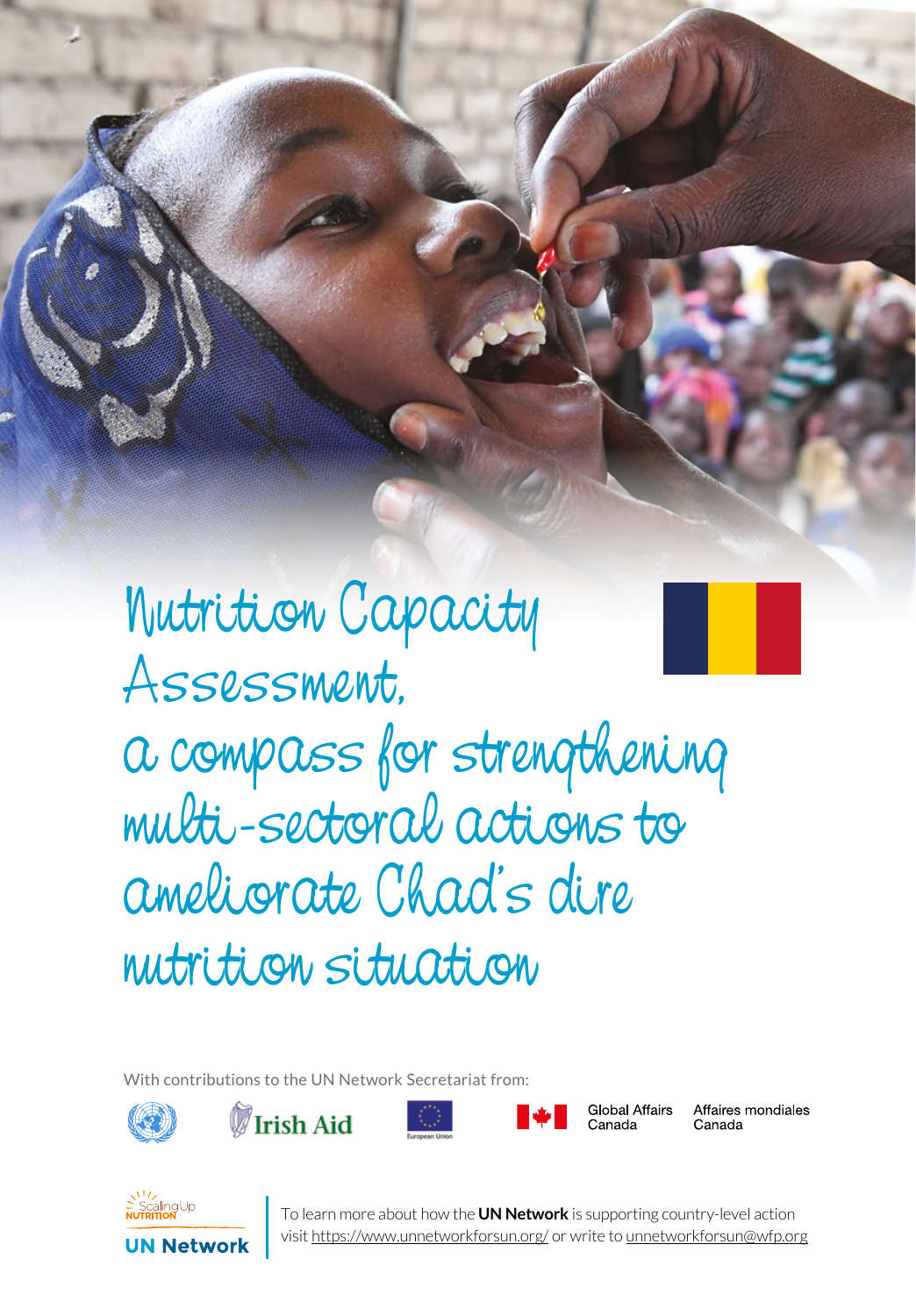The nutrition statistics for Chad are daunting. According to the 2018<br>State of Food Security and Nutrition in the World (SOFI) report,<br>child stunting in Chad (39.9 percent) is climbing, well exceeding the<br>new 'very high' n State of Food Security and Nutrition in the World (SOFI) report, child stunting in Chad (39.9 percent) is climbing, well exceeding the new 'very high' population threshold (30 percent) being used by WHO and UNICEF. In some pockets of the country, the prevalence of stunting exceeds 50 percent. The exclusive breastfeeding rate, one of the most effective nutrition actions, has fallen to a dismal 0.1 percent. While overweight and obesity levels are low, a slight increase was reported in the prevalence of adult obesity, further complicating the situation. How is this possible given the attention the Government of Chad has devoted to nutrition in recent years and the myriad of external assistance it has received?

The country's high exposure to climate extremes as well as conflict are contributing to the high levels of malnutrition (SOFI 2018). These shocks undermine ongoing efforts to improve food security, care practices, access to health services and safe water as well as the sanitation environment. A nutrition capacity assessment, supported by the UNN's intensive service, REACH, sheds additional light. In many ways, the capacity assessment exercise reflects the crescendo of efforts to address the country's situation to improve nutrition governance and animate a multi-sectoral approach that addresses the causes of malnutrition at all levels.

The assessment unfolded over a three-month period, enabling the consultants to speak with several participants. The UNN-REACH Facilitator played an integral role, advocating for the study, which was covered by UNN-REACH funding. The idea was initially pitched to UNN focal points and the SUN Government Focal Point, who were actively engaged throughout the process, to ensure engagement across sectors. In addition, the UNN Secretariat supported the Facilitator by imparting learning from similar assessments in other countries (e.g. Burkina Faso, Lesotho and Senegal).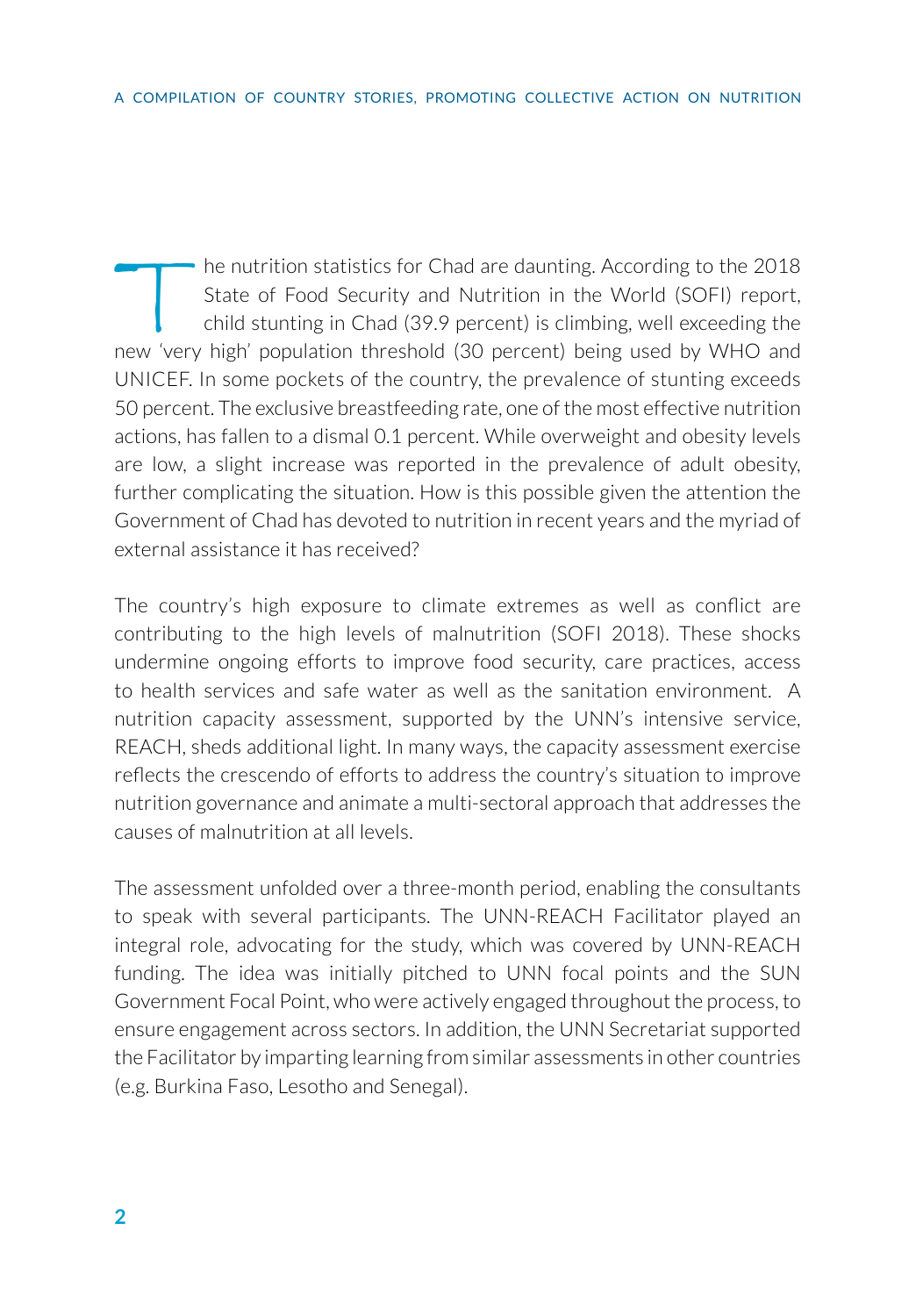Taking the form of a qualitative study, information was gathered through<br>a desk review, key informant interviews and focus groups with<br>representatives from government and the respective SUN networks,<br>neluding the UN Networ a desk review, key informant interviews and focus groups with representatives from government and the respective SUN networks, including the UN Network. The assessment team measured capacities in four strategic areas: 1) the integration of nutrition into four main sectors; 2) enabling environment; 3) capacity building; and 4) advocacy, communications, data and networking. It also took into account the eleven pillars of the National Food and Nutrition Policy, 2014 - 2025 (*Politique Nationale de Nutrition et d'Alimentation* or PNNA), understanding that they constitute the functions of the Permanent Technical Committee on Food and Nutrition (*Comité Technique Permanent de la Nutrition et de l'Alimentation* or CTPNA), and thus should be part and parcel of the assessment.

| <b>STRATEGIC</b><br><b>THEME</b>                  | <b>11 STRATEGIC AXES OF THE NATIONAL FOOD AND</b><br><b>NUTRITION POLICY</b>                                                                                                                                                                                           |
|---------------------------------------------------|------------------------------------------------------------------------------------------------------------------------------------------------------------------------------------------------------------------------------------------------------------------------|
| Mainstreaming<br>nutrition into                   | $\bullet$ The health system<br>• Food security<br>$\bullet$ Community nutrition programmes and water and sanitation<br>$\bullet$ The education system                                                                                                                  |
| Enabling<br>environment                           | • National surveillance system for food and nutrition security<br>• Elaboration and implementation of standards and<br>legislation on food and nutrition<br>$\bullet$ Strengthened partnerships with civil society, the private<br>sector and relevant local movements |
| Capacity building                                 | • Institution strengthening                                                                                                                                                                                                                                            |
| Advocacy,<br>communications,<br>data & networking | • Messaging and communications on food and nutrition<br>$\bullet$ Promotion of and support for applied research in nutrition                                                                                                                                           |

## **TABLE 1.** *Adapted from capacity assessment report*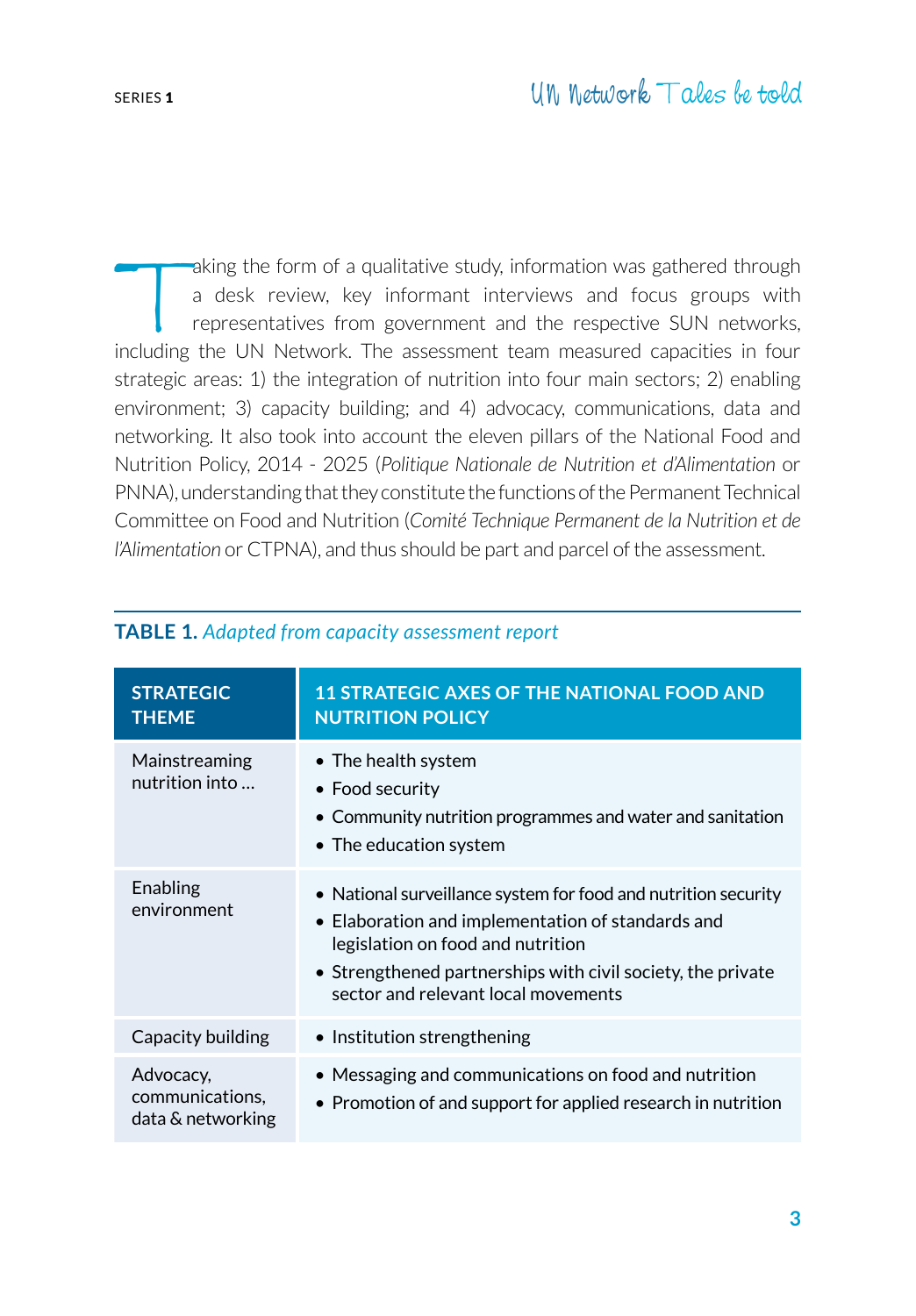The study focused on the functional capacities of the CTPNA, led by the<br>SUN Focal Point and supported by eight SUN networks.<sup>1</sup> In addition,<br>it also encompassed newly established food and nutrition committees<br>in five regio SUN Focal Point and supported by eight SUN networks.<sup>1</sup> In addition, it also encompassed newly established food and nutrition committees in five regions – Guéra; Logone Occidental; Ouaddaï; Tandjilé; and Wadi Fari – looking at their respective capacity to plan, manage and coordinate nutrition actions. Not only did the assessment identify a series of capacity development needs, it also documented strengths and achievements.

# **TABLE 2.** *Excerpt from capacity assessment report*

## **THEMATIC AREA 3: CAPACITY BUILDING**

#### **Strengths**

- $\checkmark$  Actors have a clear vision of an effective capacity building approach to support the achievement of nutrition objectives
- $\checkmark$  Implementation of inter-network capacity building initiatives (e.g. between Parliamentarian and Journalist Networks) allowing parties to better leverage their areas of expertise

#### **Limitations**

- $\checkmark$  Permanent Technical Food and Nutrition Committee (CTPNA) lacks a strategic plan for capacity building
- $\checkmark$  Obsolete nutrition training curricula for diploma courses
- $\checkmark$  Absence of training modules to strengthen nutrition-related knowledge and skills for all stakeholders

<sup>1</sup> These SUN networks include: 1) the UN Network; 2) the Civil Society Network; 3) the Donor Network; 4) the Business Network; 5) the Parliamentarian Network; 6) the Scientific Network; 7) the Journalists Network; and 8) the Champion's Network.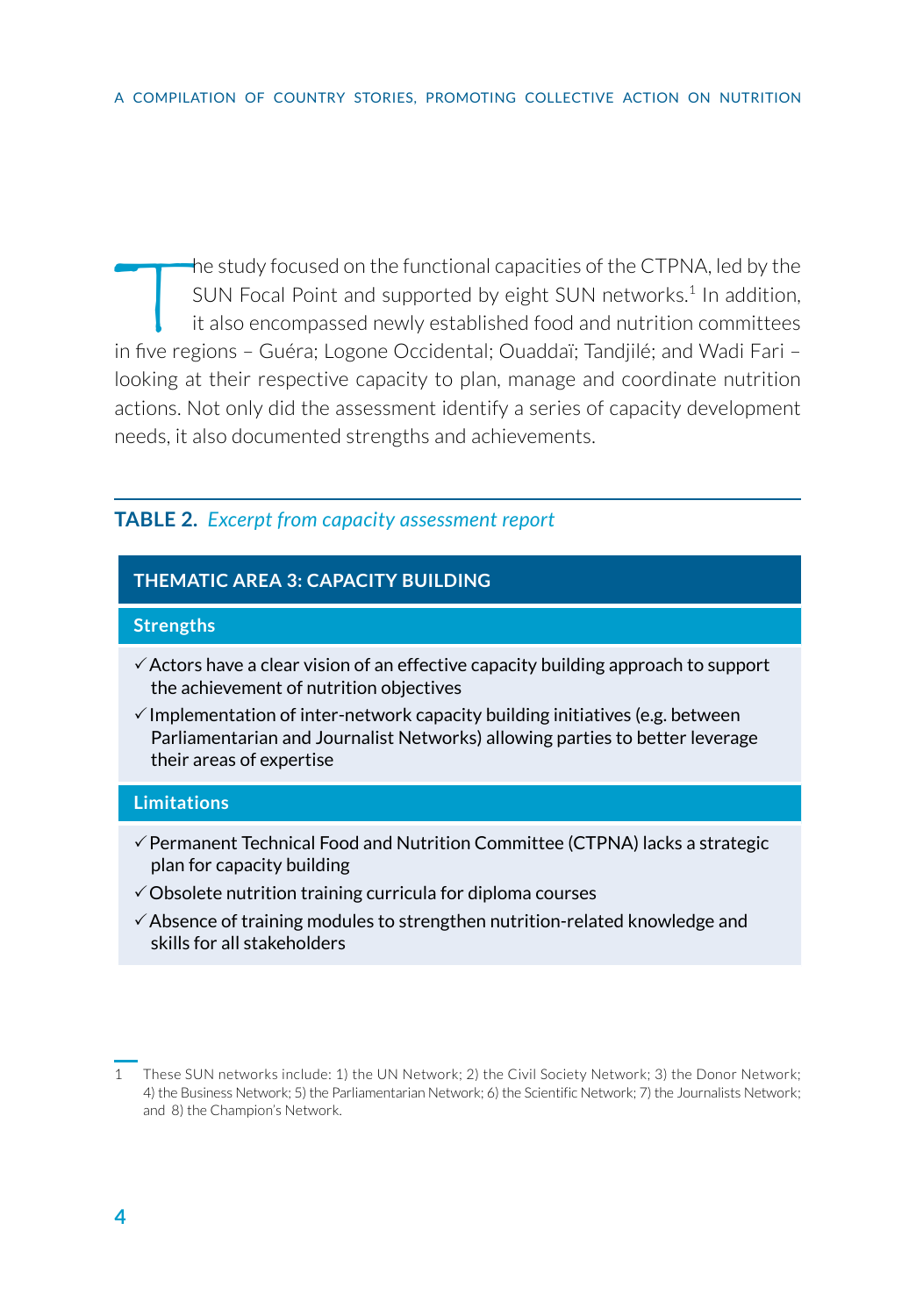This enabled country actors to build upon these strengths when tackling<br>the current challenges. In this light, the report positioned the members of<br>the CTPNA both as change agents and recipients of capacity development<br>act the current challenges. In this light, the report positioned the members of the CTPNA both as change agents and recipients of capacity development activities, outlined in the 5-year nutrition capacity development plan.